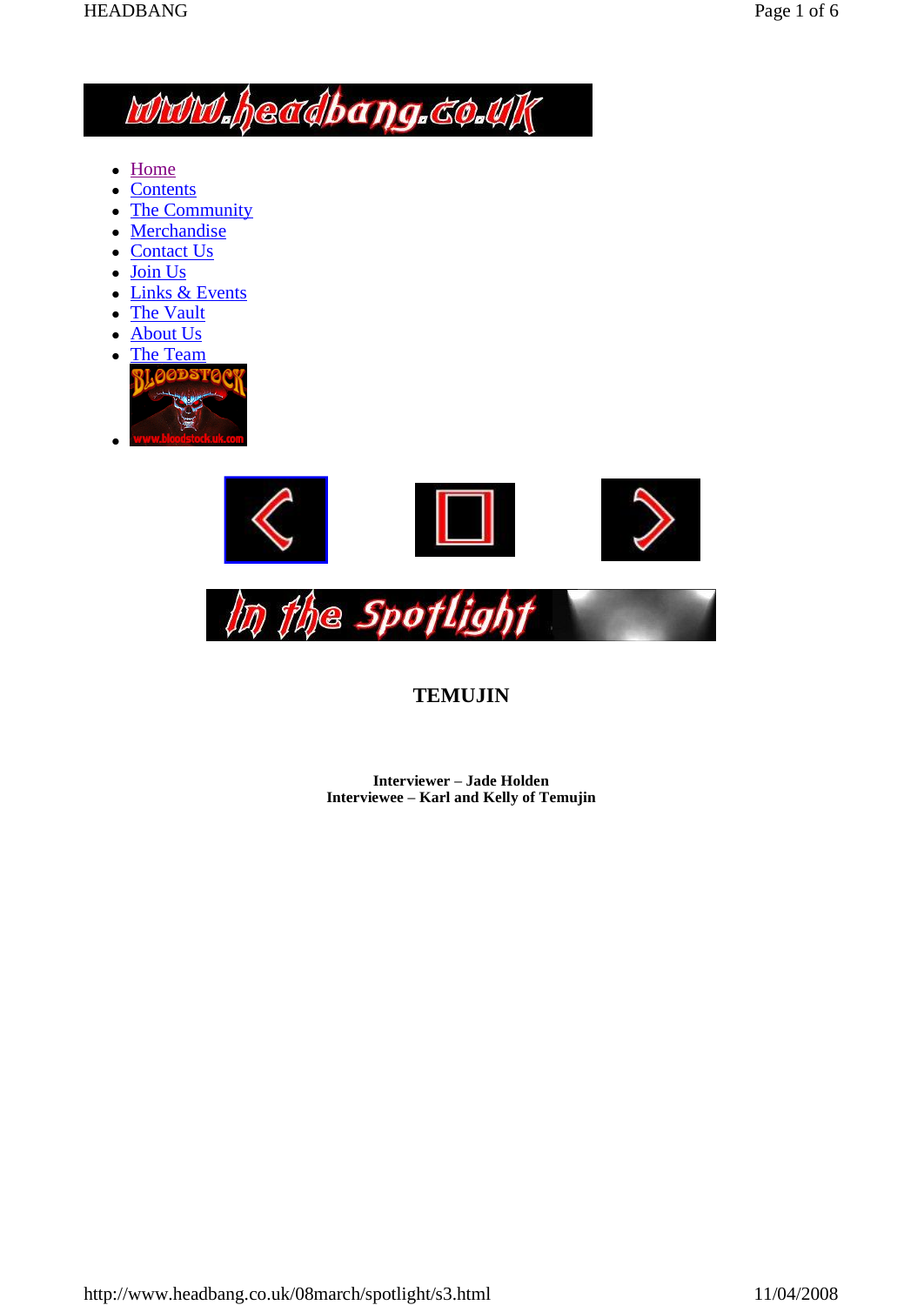

#### **How did the band come to be? Did you all know each other before hand?**

[Karl] : I'd been writing songs and looking for a singer to complete them, Kelly had been singing and looking for a chance to do something more with her talents. We already knew each other, decided to see what it would sound like to work together, and ... here we are!

# **Where did the name come from? What does it mean?**

[Kelly] : Temujin is the tribal birthname of Genghis Khan. We like the historical combination of aggression and success attached to the man. And it's a word with a good look and 'feel'.

#### Have you found your success easy or quite difficult? - How did you get to where you are today?

[Karl] : It's been hard work, but never dull. We just try to keep focused on the things that we can directly affect, like song writing, and let the rest take care of itself. Many things are actually falling into place faster than we had expected.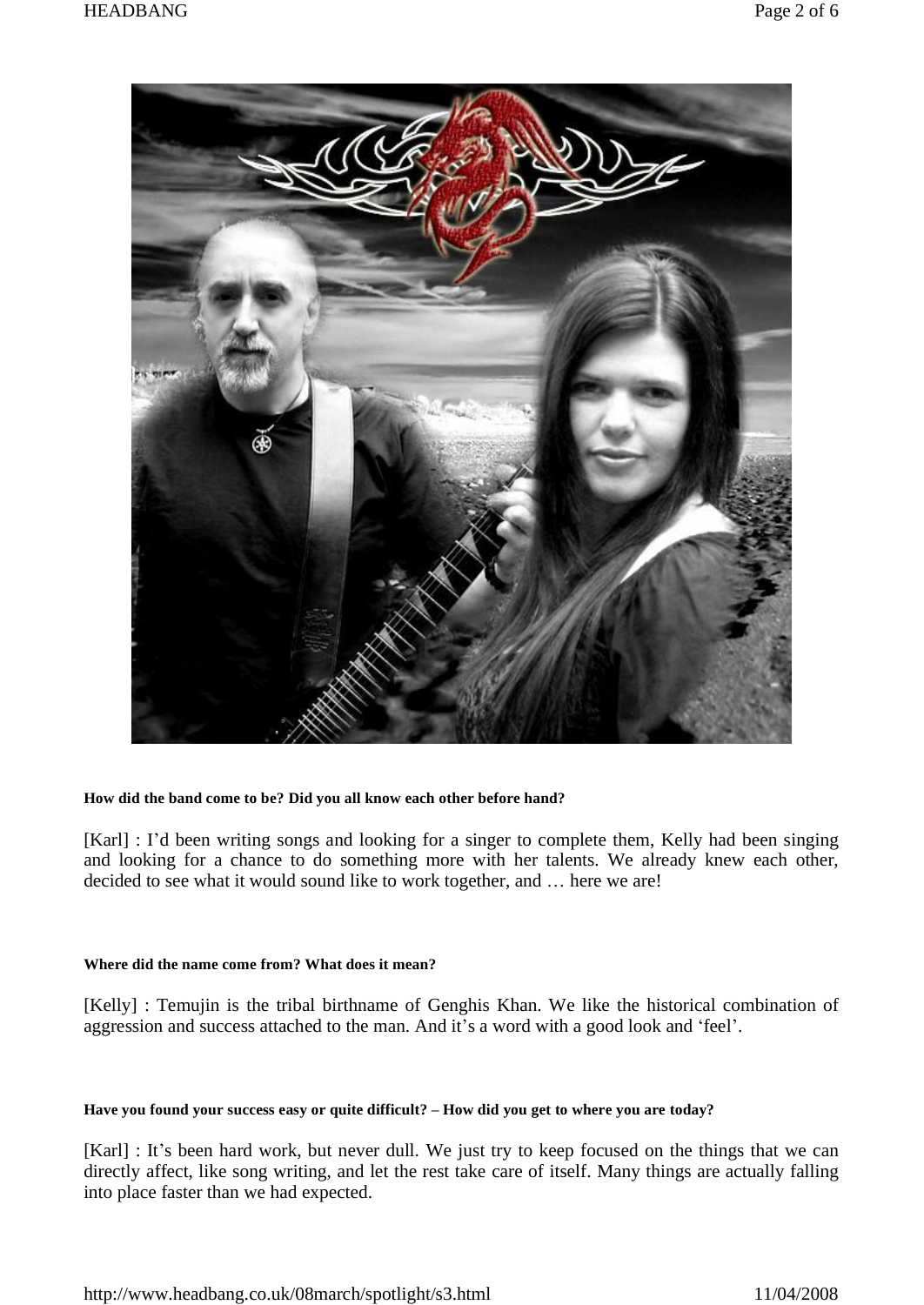$[Kelly]$ : But there's still a long way to go...

# **How would you describe your music to others?**

[Kelly] : We're more than happy to let people put their own label on us. We haven't set out to 'be' a certain style, but the Gothic/Metal tag seesm to fit us well.

[Karl] : We try to focus on building interesting songs through the use of contrast and layering. We like to use a lot of 'light' and 'shadow' when writing.

# **What goals are the band working towards?**

[Kelly] : The first thing we wanted to get done was the CD. It was a real sense of accomplishment to get that out to the public.

[Karl] : And now the contract with Renaissance Records has opened a whole new door of opportunity. The aim for2008 is to make the most of that opportunity.

[Kelly] : If things work out then getting to the US (and hopefully the UK) for some gigs is a major goal for this year.

# **Where do you in see yourself next year /5years / 10years?**

[Karl] : We try not to get too far ahead. Really, we do this because we enjoy it so much, and we are content to mostly enjoy the ride, wherever that might be headed. We do make plans and set objectives, but we try not to lose the sense of enjoyment that just comes from playing, writing, recording. Next year, we'd love to play some European festivals in the summer. 5 or 10 years from now? Would be great if we were still able to be doing this in some shape or form.

# **Would you say you had a close relationship with your fans?**

[Karl] : The internet, and in particular myspace, have been a fantastic way of meeting and keeping in touch with people. We try to keep in touch with those people who want to talk to us. It's getting harder as the numbers increase though!

#### **Do you write your own lyrics and music?**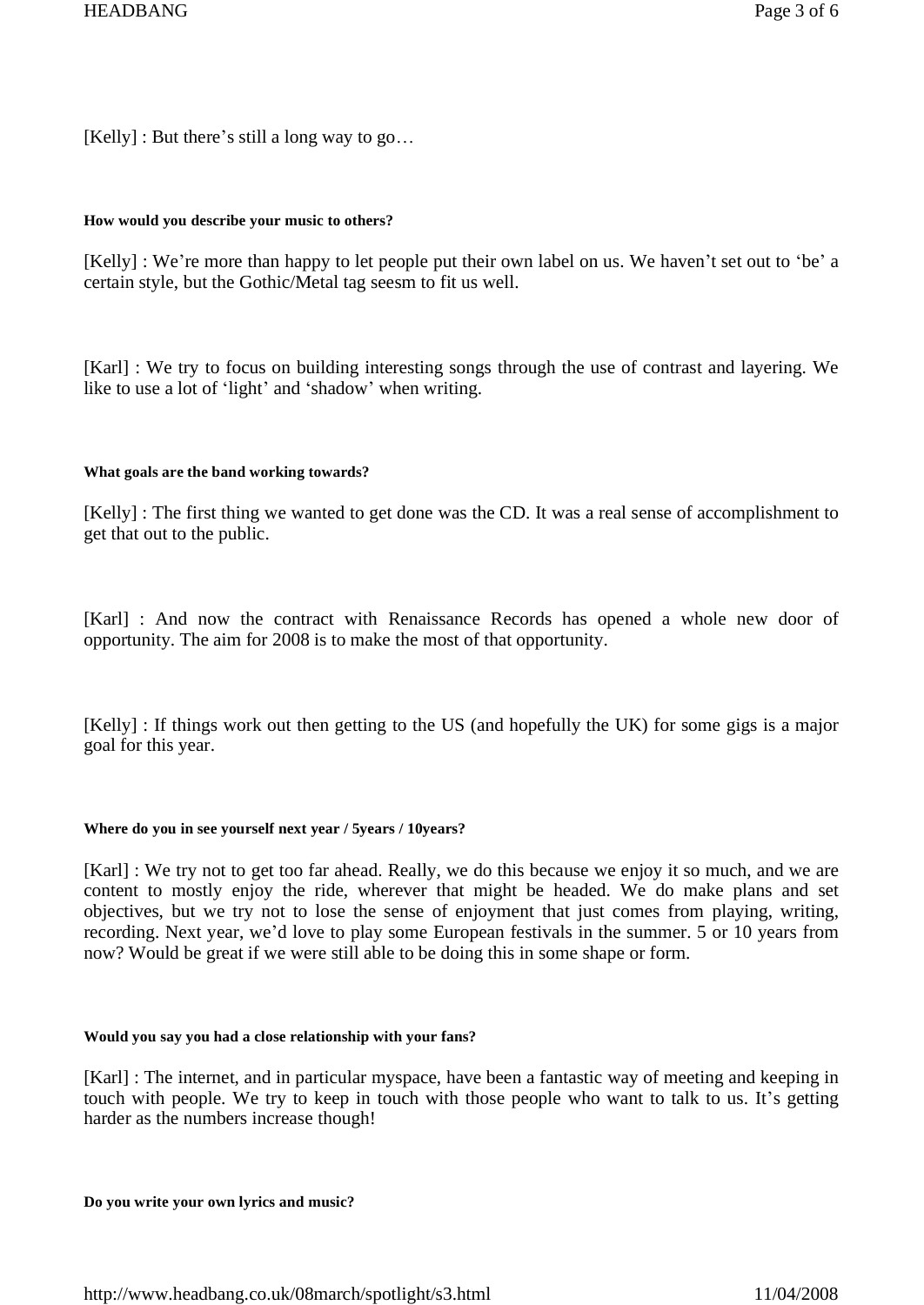[ Kelly] : Yes, all written by the two of us  $-$  Karl focuses more on the music with occasional lyrics, and I work more on the vocal melodies and lyrics with some musical arrangements thrown in.

# **Where do you get your inspiration from?**

[Kelly] : Lyrically, from life. Observing what goes on, trying to see what lies behind people's behaviour. Music is very emotional, I try to make my lyrics convey that.

[Karl] : Musically, we just play until something 'clicks'. Then we work on that and try to put some structure the basic idea. Then work and refine ...

# **Kelly, you have an amazing voice. When did you realise you had a talent for singing?**

[Kelly] : Thank you! I've always been interested in singing, and I grew up in a home where my mother sang a lot. So it's always been a natural thing for me to just sing when I have the urge!

# **Does it come naturally to you or do you need to train a lot?**

 $[Kelly]$ : A natural thing I guess. I do sing a lot, but most of it is very much informal – just singing to enjoy it.

# **Now that youíve been signed, do you expect things to change?**

[Karl] : Change for the better, hopefully! The biggest thing that we are hoping for is greater access to touring outside of Australia. We very much want to play in the UK and USA, and this takes us a step closer to that.

#### **When can we expect album number 2?**

[Kelly] : Well, we are always writing, so there's plenty of material floating around. We hope to find the time around mid year to really sit down and select the best 15 or so songs that we have at that time.

[Karl] : Once we have a rough track list we will do some recording, see which ones are coming up best, and then move into final production. We'd like to have something done by the end of '08.

#### **What advice would you give to someone interested in starting up in a band?**

[Karl] : Do it. Do it now. Do it often. Really, if you have the desire, then go for it. Just be prepared for hard work ... it's rarely easy. Oh, and don't listen to those who just want to cut you down. Pay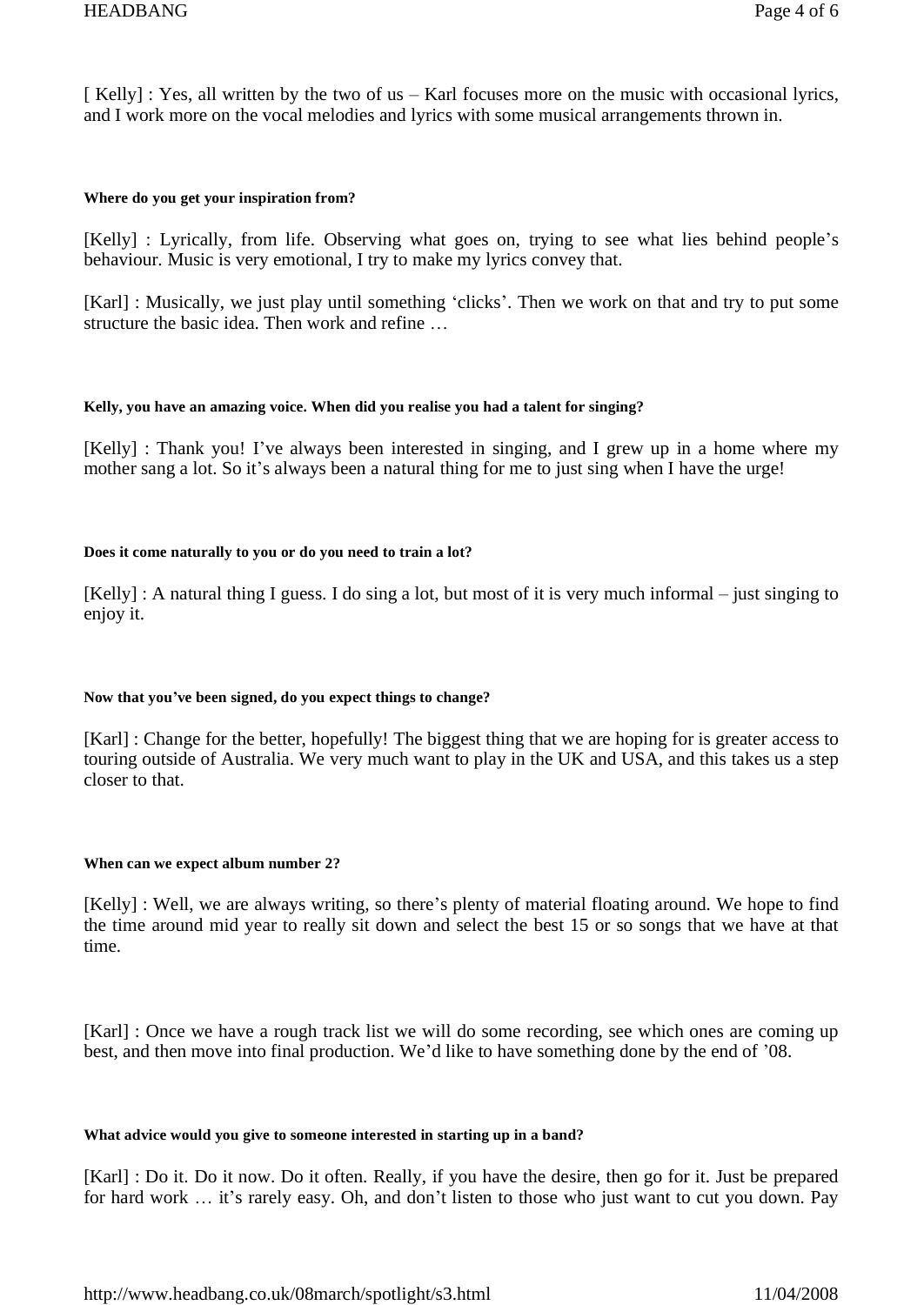attention to those you trust, and listen to constructive criticism  $\ldots$  but there are plenty of people out there who just want to cut you down for their own petty reasons  $-\text{don't}$  give them the satisfaction, ignore them!

#### **Where can people listen to / download / buy your music?**

[Kelly] : We have just launched our online shop, so feel free to go to [www.temujinband.com/shop/ws-main.html](http://www.temujinband.com/shop/ws-main.html) and grab a bargain! We are also up on most of the major mp3 online stores like iTunes and Rhapsody.

# **Could we expect a tour anytime soon?**

[Karl] : In the UK  $\ldots$  well, it's hard to arrange from such a distance, especially since we still haven't got any firm distribution arrangements into the UK. But we were in London in late 2007 (a scouting mission!) and we'd love to get there for some gigs soon.

# **Whatís the music scene like in Australia?**

[Karl] : Small, committed, unsupported by the local record labels. I guess I understand the business rational behind the system here, but it leaves very little scope for anything except 'Top 40' material. The live scene can be very rewarding sometimes, but there is a general shortage of venues, and attendances are not strong.

Recently more and more bands are coming out with strong female vocals and a gothic metal sound, such as Evanescence, Nightwish, Within Temptation and Leave's Eyes to name but a few. What sets Temujin apart from **other bands like these?**

[Kelly] : Well, we'd love to considered a part of that movement  $-$  there's some amazingly good material coming out right now. Each of those bands you've named is unique in their own ways, and I think we are also. We have a mellow aspect that is more prominent, for one thing.

[Karl ] : And we're Australian, which none of the others are  $-$  which means we know more about Kangaroos than they do. That's got to be a good thing, doesn't it?

# **Finally, which one of your tracks would you consider to be the most headbanging?**

[Karl] : Well, for that crunchy slow headbang I'd recommend "Sheltered".